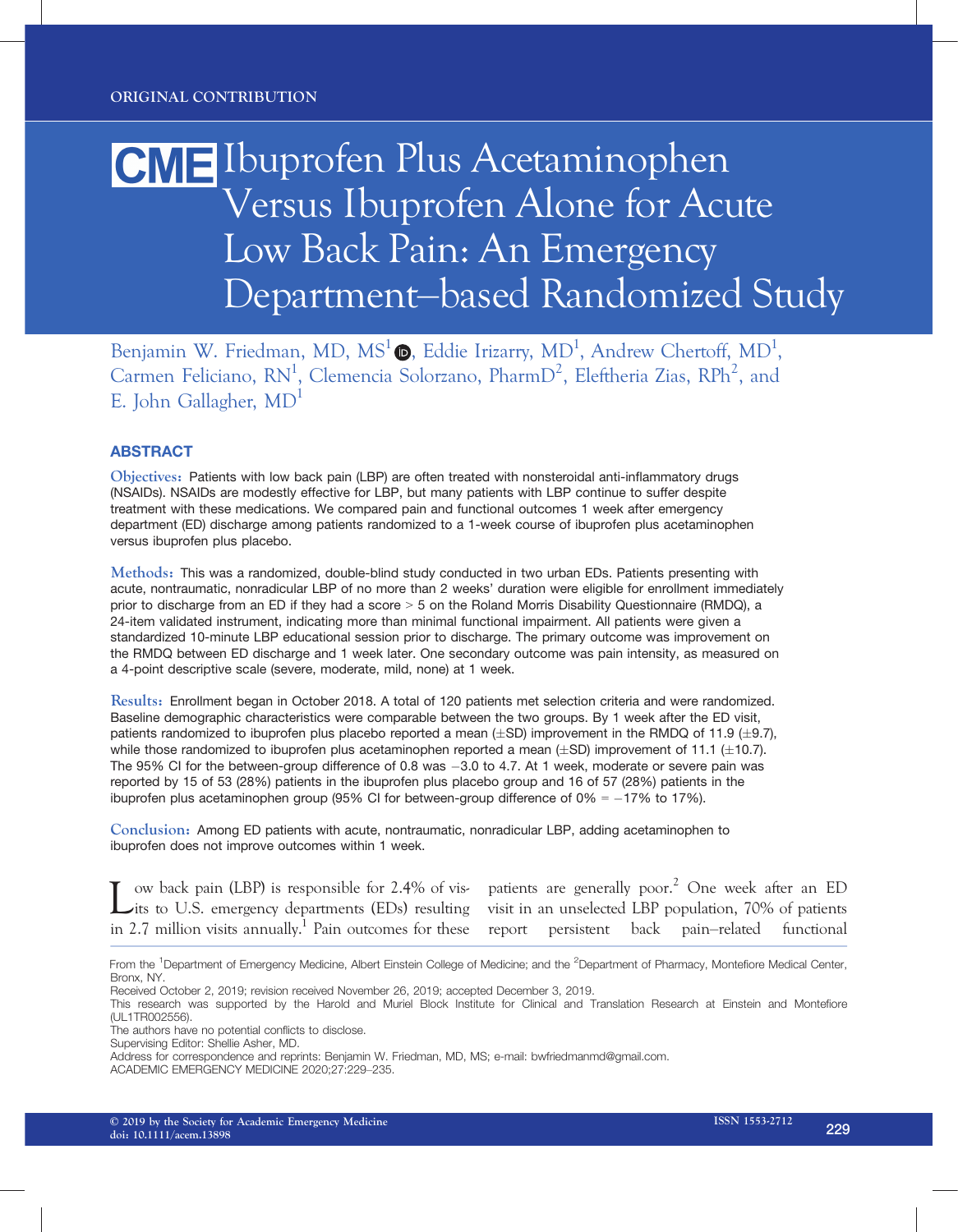impairment and 69% report continued analgesic use.<sup>2</sup> Three months later, 48% report functional impairment and 46% report persistent analgesic use. Among the subset of ED patients who present with acute, new-onset LBP, outcomes are generally better—most will recover, although approximately 20% of this group report moderate or severe LBP 3 months later and 30% report persistent LBP-related functional impairment despite treatment with evidence-based therapy.<sup>3</sup>

Nonsteroidal anti-inflammatory drugs (NSAIDs) are recommended as first-line medication therapy for patients with acute LBP.<sup>4</sup> It is not yet clear if combination therapy with more than one medication can improve LBP outcomes. For a general population of patients with acute, nonradicular LBP, combining NSAIDs with oxycodone, $3$  diazepam, $5$  or skeletal muscle relaxants<sup>6,7</sup> does not improve 1-week outcome more than treatment with NSAIDs alone. Acetaminophen is often used for acute LBP, although it is unlikely to be effective when used as monotherapy.<sup>8</sup> Whether or not combining an NSAID with acetaminophen can improve patient outcomes is unknown. Therefore, we conducted a randomized, placebo-controlled study among patients with acute, nonradicular LBP. We hypothesized that the combination of ibuprofen plus acetaminophen would result in better outcomes than ibuprofen plus placebo 1 week after the ED visit, as determined by improvement in the Roland Morris Disability Questionnaire (RMDQ) score.

# **METHODS**<br>Overview

This was a randomized, double-blind, comparative effectiveness study conducted in two EDs of an urban health care system, in which patients were enrolled during an ED visit for musculoskeletal LBP and followed by telephone 48 hours and 7 days later. Every patient received standard-of-care therapy, consisting of ibuprofen and a LBP educational session. Additionally, patients were randomized to acetaminophen or placebo. This study was reviewed and approved by our institutional review board. It was registered at ClinicalTrials.gov (NCT03554018).

We conducted this study in the two EDs of an urban teaching medical center in the Bronx, New York, with over 160,000 adult visits annually. Salaried, trained, fluently bilingual (English and Spanish) research associates staffed the ED 24 hours per day, 7 days per week during the accrual period. Our goal was to include a broad representation of patients with acute musculoskeletal back pain who were likely to respond to the investigational medications. We included adults aged 21 to 69 years who presented to the ED primarily for management of LBP, defined as pain originating between the lower border of the scapulae and the upper gluteal folds. The primary clinical diagnosis, at the conclusion of the ED visit, needed to be consistent with acute nontraumatic, nonradicular, musculoskeletal LBP. We only included patients who were to be discharged home and those who had functionally impairing back pain, which we defined as a score of >5 on the RMDQ. The RMDQ is a 24-item questionnaire commonly used to measure LBP and related functional impairment on which 0 represents no impairment and 24 represents maximum impairment (Data Supplement S1, available as supporting information in the online version of this paper, which is available at http://onlinelibrary.wiley.com/doi/10.1111/acem.138 98/full). Patients could only be enrolled once.

Patients were excluded from participation for a nonmusculoskeletal etiology of low back, such as urinary tract infection or influenza-like illness; radicular pain, defined as pain radiating below the gluteal folds in a dermatomal distribution; pain duration > 2 weeks (336 hours); or a baseline LBP frequency of once per month or more frequently. Patients with substantial, direct trauma to the back within the previous month were excluded as were those who were unavailable for follow-up, those who were pregnant or breastfeeding, patients with a chronic pain syndrome defined as use of any analgesic medication on a daily or near-daily basis, and those who were allergic to or intolerant of the investigational medications.

### **Intervention**

The pharmacist performed randomization in blocks of 4 based on a sequence generated at http://random ization.com. Patients were randomized in a 1:1 manner to one of the following two interventions:

- 1. The acetaminophen arm: 600 mg of ibuprofen plus 500 to 1000 mg of acetaminophen, orally, every 6 hours; or
- 2. The placebo arm: 600 mg of ibuprofen plus placebo, orally, every 6 hours.

In an effort to maximize effectiveness while minimizing side effects, patients were instructed to take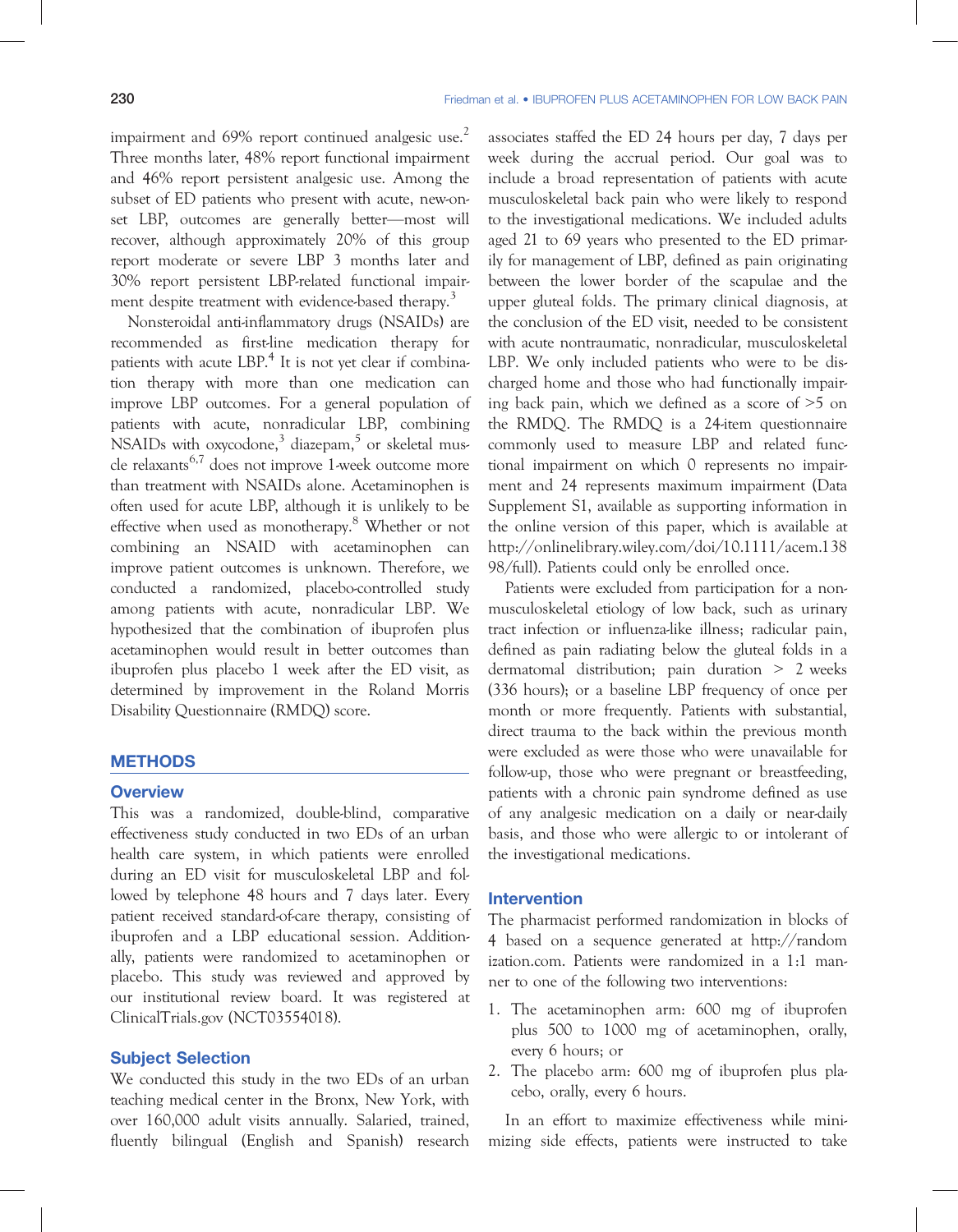one of the ibuprofens and one or two of the acetaminophen/placebos every 6 hours. If one capsule of the investigational medication afforded sufficient relief, then there was no need for the patient to take the second. However, if the patient had not experienced sufficient relief within 30 minutes of taking one capsule, he or she was instructed to take the second. All study patients were given a 7-day supply of the medications/ placebo.

Ibuprofen was not masked. Acetaminophen and placebo were masked by placing tablets into identical capsules, which were packed with scant amounts of lactose and sealed. This masking took place in a secure location inaccessible to ED personnel. Patients were presented with two bottles of medication. The bottle containing the ibuprofen was labeled in a typical manner. The second bottle, containing acetaminophen or placebo was labeled as investigational medication.

Prior to discharge, research personnel delivered verbally to each participant a 10-minute educational intervention, based on the National Institute of Arthritis and Musculoskeletal and Skin Diseases (NIAMS) 5 page "What is back pain?" information sheet from the

National Library of Medicine's "Fun Facts: An Easyto-Read Series of Publications for the Public" (available at https://www.niams.nih.gov/health-topics/back-pain). Each participant was informed that carefully chosen exercises and stretches may help pain and prevent future occurrences and that hot or cold packs, physical therapy, massage therapy, and acupuncture help some patients. We did not encourage participants to perform any one specific type of exercise in particular.

The primary outcome for this study was improvement on the RMDQ between ED discharge and the 7-day telephone follow-up. A 5-point improvement on this scale is generally considered a clinically significant improvement.<sup>9</sup> The RMDQ has good content and construct validity but has not been validated for use specifically in ED LBP patients.<sup>9</sup> Secondary outcomes 1 week and 48 hours after ED discharge were as follows: 1) participants' worst LBP during the previous 24 hours, using a four-item ordinal scale (severe, moderate, mild, or none); 2) the frequency of LBP during the previous 24 hours using a five-item scale (not at all, rarely, sometimes, usually, always); 3) the frequency



Figure 1 CONSORT flow diagram.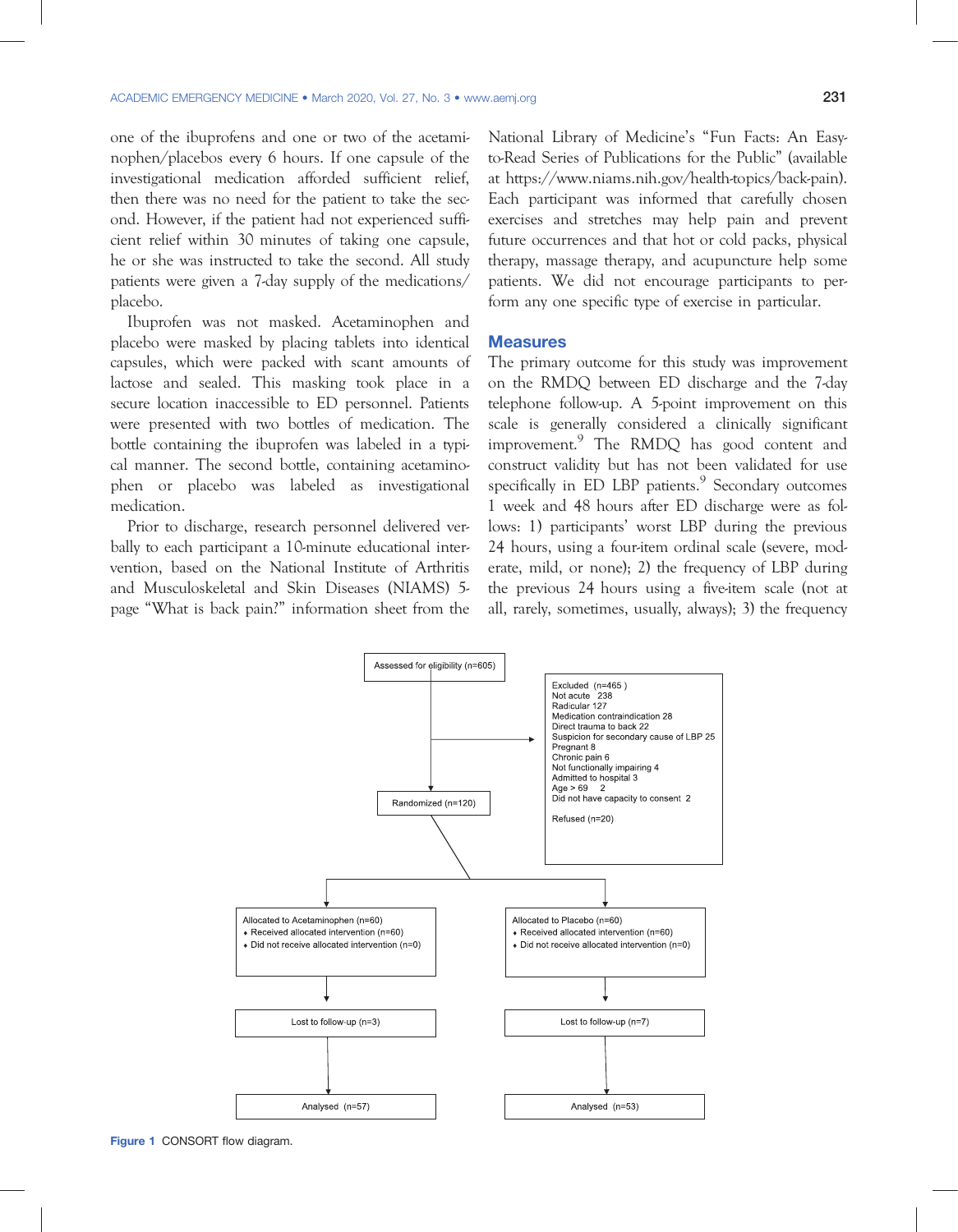of any analgesic or LBP medication use during the previous 24 hours; 4) satisfaction with treatment, as measured by response to the question, "The next time you have back pain, do you want to take the same medications you've been taking this past week?"; 5) the day post–ED discharge the participant was able to return to usual activities; and 6) the frequency of visits to any health care provider. Adverse events were ascertained by asking patients to report any symptoms attributable to the medications. Outcome assessors were blinded to treatment arm.

The primary analysis was intention to treat. All eligible participants with available data were analyzed based on group assignment, regardless of frequency of medication use. The primary outcome was a comparison of the change in RMDQ between baseline and 1 week. These results are reported as means with standard deviations (SDs) and difference between means with 95% confidence intervals (CIs). Dichotomous secondary outcomes are reported as proportions with 95% CI and difference between proportions with 95% CI. We considered differences to be statistically significant if the 95% CI did not cross zero.

### **Sample Size Calculation**

We based assumptions on previous work. The mean improvement in RMDQ among those who receives NSAIDs alone was 10.2. The SD was 8.9. A widely accepted minimum clinically important improvement of 5 points on the  $RMDQ<sup>10</sup>$  required those randomized to acetaminophen to demonstrate a mean improvement of 15.2 on the RMDQ. Using a standard alpha of 0.05 and a beta of 0.20, we determined the need for 50 subjects in each arm. To account for protocol violations and lost-to-follow-up, we intended to enroll a total of 120 patients.

## <u>results to the substitution</u>

Enrollment commenced in October 2018 and concluded 8 months later. Altogether, 605 patients were screened for eligibility and 120 were randomized (Figure 1). The median baseline RMDQ score among all participants was 18.5, indicating substantial LBP-related functional impairment. We report other baseline characteristics in Table 1.

By 1 week after the ED visit, patients randomized to ibuprofen plus placebo reported a mean  $(\pm SD)$  improvement in the RMDQ of 11.9  $(\pm 9.7)$ , while those randomized to ibuprofen plus acetaminophen reported a mean  $(\pm SD)$  improvement of 11.1 ( $\pm 10.7$ ). The 95% CI for the between-group difference of 0.8 was  $-3.0$  to 4.7. At the 1-week follow-up, slightly more than 25% of both study groups reported moderate or severe pain (Table 2). The median RMDQ score in the acetaminophen group was 2 (interquartile range  $[IQR] = 0$  to 13) and in the placebo group was 2 as well  $(IQR = 0$  to 17). We report other 1-week outcomes in Table 2. Most patients did not follow up with another health care provider during the week after ED discharge.

We ascertained outcomes at 48 hours as well. At this time point, nearly half of the participants reported moderate or severe pain (Table 3), without substantial

| Table 1<br><b>Baseline Characteristics</b>                |                                              |                                   |
|-----------------------------------------------------------|----------------------------------------------|-----------------------------------|
| Variable                                                  | Ibuprofen $+$<br>Acetaminophen<br>$(n = 60)$ | Ibuprofen + Placebo<br>$(n = 60)$ |
| Age (years)                                               | 41 $(\pm 12)$                                | 41 $(\pm 13)$                     |
| Sex                                                       |                                              |                                   |
| Men                                                       | 31 (52)                                      | 32(53)                            |
| Women                                                     | 29 (48)                                      | 28 (47)                           |
| Work status                                               |                                              |                                   |
| Unemployed                                                | 5(8)                                         | 3(5)                              |
| <30 hours/week                                            | 7 (12)                                       | 10(17)                            |
| >30 hours/week                                            | 48 (80)                                      | 47 (78)                           |
| RMDQ at time of ED visit                                  | $18(14 - 23)$                                | 19 (16-23)                        |
| Duration of LBP<br>prior to presentation<br>to ED (hours) | 48 (24-96)                                   | 48 (12-96)                        |
| Previous episodes of LBP                                  |                                              |                                   |
| Never before                                              | 9 (15)                                       | 11 (18)                           |
| Few times before                                          | 30 (50)                                      | 39 (65)                           |
| At least once/ year                                       | 21(35)                                       | 10(17)                            |
| <b>Start Back Tool</b>                                    |                                              |                                   |
| Low risk                                                  | 44 (73)                                      | 44 (73)                           |
| Medium risk                                               | 6(10)                                        | 6(10)                             |
| High risk                                                 | 10(17)                                       | 10(17)                            |

Values are reported as mean  $(\pm SD)$ , n (%), or median (IQR). The RMDQ is a 24-item instrument measuring LBP-related functional impairment. On this instrument, 0 represents no LBP-related functional impairment and 24 represents maximum functional impairment. The Start Back Tool is a nine-item low back prediction instrument that includes questions about upper spine and leg pain, low back–related functional impairment, depression, and catastrophizing at some time during the preceding 2 weeks (https://www.keele.ac.uk/sbst/startbacktool). In the outpatient setting, it is associated with long-term functional outcomes and reduces LBP-related health care costs by directing care toward those patients who most need it.<sup>18</sup>

IQR = interquartile range; LBP = low back pain; RMDQ = Roland Morris Disability Questionnaire.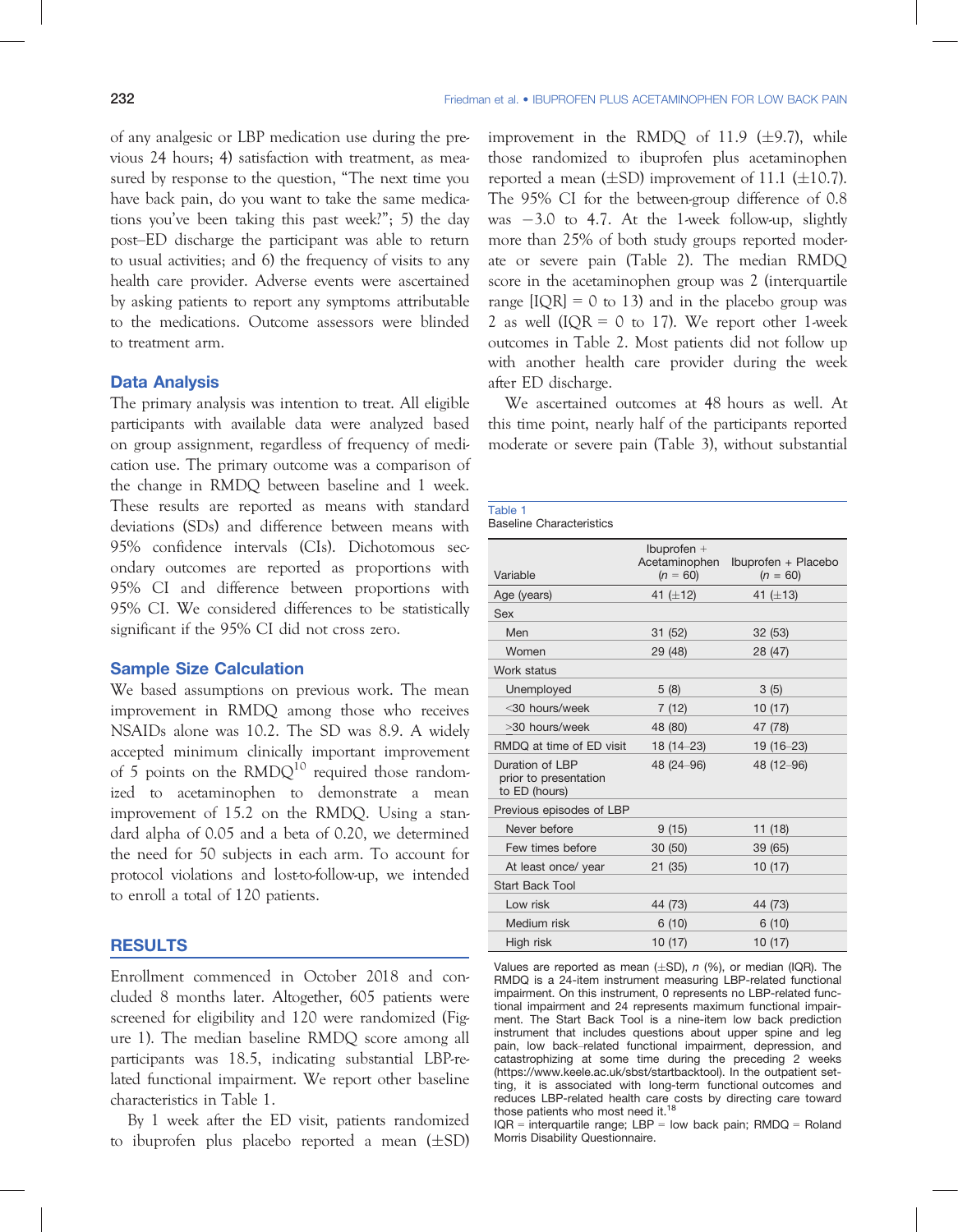Table 2

One-week Outcomes

|                                                                                | $Ib$ uprofen +<br>Acetaminophen | Ibuprofen $+$<br>Placebo | Difference Between<br>Acetaminophen and |
|--------------------------------------------------------------------------------|---------------------------------|--------------------------|-----------------------------------------|
| Outcome Variable                                                               | $(n = 60)$                      | $(n = 60)$               | Placebo, % (95% CI)                     |
| Worst LBP during previous 24 hours                                             |                                 |                          |                                         |
| Mild/none                                                                      | 41 (72%)                        | 38 (72%)                 | $0$ (-17% to 17%)                       |
| Moderate/severe                                                                | 16 (28%)                        | 15 (28%)                 |                                         |
| Missing                                                                        | 3                               | $\overline{7}$           |                                         |
| Frequency of LBP during previous 24 hours                                      |                                 |                          |                                         |
| Never/rarely                                                                   | 34 (60%)                        | 32 (60%)                 | $1\%$ (-18% to 19%) <sup>†</sup>        |
| Sometimes                                                                      | 11 (19%)                        | 14 (26%)                 |                                         |
| Frequently/always                                                              | 12 (21%)                        | 7(13%)                   |                                         |
| Missing                                                                        | 3                               | $\overline{7}$           |                                         |
| Use of medication for LBP previous 24 hours                                    |                                 |                          |                                         |
| No meds                                                                        | 21 (37%)                        | 20 (38%)                 | 2%* (-17% to 20%)                       |
| Took meds                                                                      | 36 (63%)                        | 32 (62%)                 |                                         |
| Missing                                                                        | 3                               | 8                        |                                         |
| Patient desires same medications during subsequent episode of LBP <sup>+</sup> |                                 |                          |                                         |
| Yes                                                                            | 45 (80%)                        | 40 (75%)                 | 5% (-11% to 20%) §                      |
| <b>No</b>                                                                      | 7 (13%)                         | 6(11%)                   |                                         |
| Not sure                                                                       | 4(7%)                           | 7(13%)                   |                                         |
| Missing                                                                        | $\overline{4}$                  | $\overline{7}$           |                                         |
| Number of days until able to return to usual activities, median (IQR)          | 2(1 to 5)                       | 3(2 to 7)                | $0.6$ (-0.5 to 1.7)                     |
| No subsequent visit to any health care provider                                | 50 (88%)                        | 49 (94%)                 | 7%* (-4% to 17%)                        |
| Subsequent ED visit                                                            | 1                               |                          |                                         |
| Primary care                                                                   | $\overline{4}$                  |                          |                                         |
| Physical therapy                                                               | $\mathbf{1}$                    | $\overline{\mathbf{1}}$  |                                         |
| Pain management                                                                | $\overline{2}$                  | 0                        |                                         |

 $IQR =$  interquartile range;  $LBP =$  low back pain.

\*Rounded.

†Never/rarely versus sometimes/frequently/always.

‡Participants were asked: "The next time you have back pain, do you want to take the same medications you've been taking this past week?"

||95% CI calculated for mean difference.

differences between the groups. The median RMDQ score in the acetaminophen group was 10 (IQR  $=$  0 to 20) and in the placebo group was 12 ( $IQR = 0$  to 18).

The study medications were generally well tolerated. At the 48-hour follow-up, three of 59 (5%) acetaminophen patients and four of 58 (7%) placebo patients reported experiencing new symptoms that they attributed to the study medications. At the 7-day follow-up, five of 56 (9%) acetaminophen patients and two of 53 (4%) placebo patients reported new symptoms, which they attributed to the medication. In the acetaminophen group, these were: abdominal pain or diarrhea  $(x3)$ , drowsiness  $(x2)$ , and dizziness  $(x2)$ . In the placebo group, these were blurry vision, diarrhea, dizziness, nausea, and drowsiness.

### **DISCUSSION** <u>Discussion in discussion</u>

In this randomized, double-blind, placebo-controlled study, adding acetaminophen to ibuprofen did not improve 48-hour or 7-day outcomes among patients with acute, nonradicular LBP presenting to the ED. One week after ED discharge, many patients with LBP improved substantially, although about one-quarter of the sample continued to report moderate or severe pain or low back–related functional impairment.

As monotherapy, acetaminophen appears to be ineffective for patients with acute LBP.<sup>8</sup> With regard to combination therapy, we have shown that when combined with an NSAID, acetaminophen has no additive benefit. In another study of acute LBP, a 3-day course of 400 mg of ibuprofen TID was compared with 200

<sup>§</sup>Yes versus no/not sure.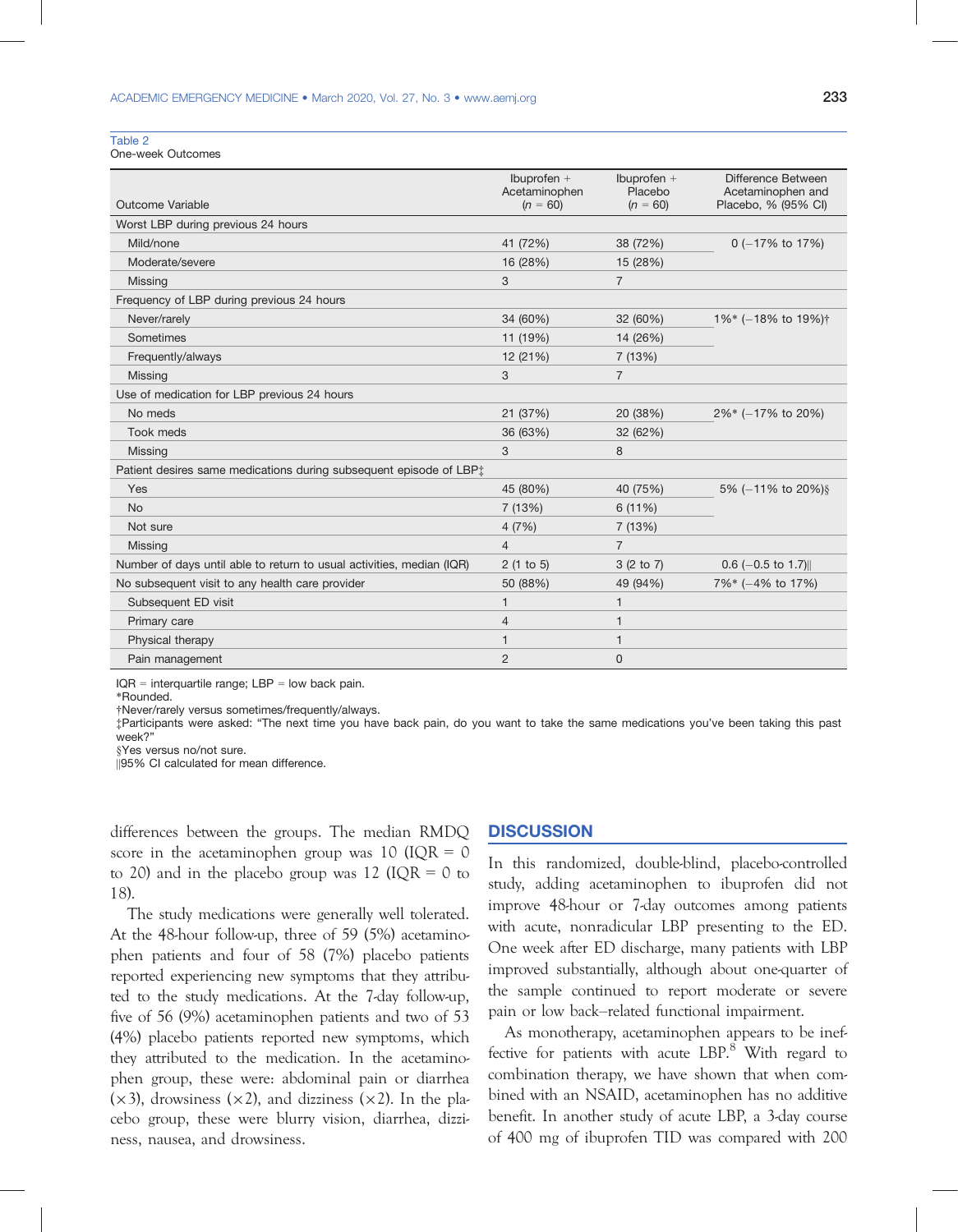| w |  |  |
|---|--|--|
|   |  |  |

The 48-hour Outcomes

| Outcome Variable                          | $Ib$ uprofen +<br>Acetaminophen<br>$(n = 59)$ | Ibuprofen $+$<br>Placebo<br>$(n = 58)$ | Difference Between<br>Acetaminophen and<br>Placebo, % (95%CI) |
|-------------------------------------------|-----------------------------------------------|----------------------------------------|---------------------------------------------------------------|
| Improvement in RMDQ from baseline         | 7.8(9.5)                                      | 7.8(9.6)                               | $0.1*$ (-3.4 to 3.5)                                          |
| Worst LBP previous 24 hours               |                                               |                                        |                                                               |
| Mild/none                                 | 32 (54%)                                      | 33 (57%)                               | 3% (-15% to 21%)                                              |
| Moderate/severe                           | 27 (46%)                                      | 25 (43%)                               |                                                               |
| Frequency of LBP during previous 24 hours |                                               |                                        |                                                               |
| Never/rarely                              | 19 (32%)                                      | 20 (34%)                               | 2% (-15% to 19%) <sup>†</sup>                                 |
| Sometimes                                 | 20 (34%)                                      | 15 (26%)                               |                                                               |
| Frequently/always                         | 20 (34%)                                      | 23 (40%)                               |                                                               |
| Use of medication for LBP within 24 hours |                                               |                                        |                                                               |
| No meds                                   | 9(15%)                                        | 13 (22%)                               | 7% (-7% to 21%)                                               |
| Took meds                                 | 50 (85%)                                      | 45 (78%)                               |                                                               |
|                                           |                                               |                                        |                                                               |

The RMDQ is a 24-item instrument measuring LBP related functional impairment. On this instrument, 0 represents no LBP-related functional impairment and 24 represents maximum functional impairment.

LBP = low back pain; RMDQ = Roland Morris Disability Questionnaire.

\*Rounded.

†Never/rarely versus sometime/frequently/always.

mg of ibuprofen plus 325 mg of acetaminophen  $TID<sup>11</sup>$  By the end of the study period, 25 of 40 (63%) patients in the ibuprofen arm required rescue medication or reported pain worse than mild versus 19 of 40 (48%) patients in the combination arm (95% CI for between-group difference of  $15\% = -7\%$  to 37%). In ED-based trials of the combination of NSAID plus acetaminophen versus NSAID alone for musculoskeletal pain, the combination has generally not proven superior. Among 327 patients with acute traumatic musculoskeletal pain, the combination of 50 mg of diclofenac plus 1,000 mg of acetaminophen was no more efficacious than diclofenac alone at rest and with movement. In both groups, pain scores decreased only modestly 90 minutes after medication ingestion and improved in more than 85% of patients after  $3 \text{ days}$ .<sup>12</sup> In another ED-based study, the combination of 800 mg of ibuprofen plus 1,000 mg of acetaminophen was no more efficacious than ibuprofen alone among 60 patients with acute musculoskeletal pain. In both groups, the pain decreased by about one-third 1 hour later.<sup>13</sup> In a study of 25 mg of indomethacin, 25 mg of diclofenac, or 25 mg of diclofenac plus 1 gram of paracetamol among 229 patients with isolated limb injury, there were no important betweengroup differences within 2 hours or during the subsequent days.<sup>14</sup>

In general, the utility of medications for patients with acute LBP has been underwhelming. NSAIDs are efficacious, though only modestly, and are

frequently accompanied by adverse medication effects.<sup>15</sup> Adding oxycodone,<sup>3</sup> diazepam,<sup>5</sup> or skeletal muscle relaxants<sup>6,7</sup> to NSAIDs does not result in improved outcomes. Generally, with the passage of time, most patients who present to an ED with acute, nonradicular LBP improve. For the 25% or so who do not improve, it is unclear what medication, if any, to offer. It is also unclear if rapid access to physical therapy or complementary therapies will offer benefit to patients who are taking prescription NSAIDs.<sup>16</sup>

As has been seen in previous work, a majority of patients with acute, nonradicular LBP demonstrate substantial improvement after 1 week, but nearly onequarter continue to report moderate or severe pain and functional impairment.<sup>17</sup> Unfortunately, it has proven difficult to predict during the baseline ED visit which patients are most likely to experience poor back pain–related outcomes.17 Clinicians should prepare all patients for the possibility that their pain and functional impairment may linger for at least 1 week and in many cases  $longer.<sup>17</sup>$ 

# <u>Limitation in the Community of the Community</u>

There were severe limitations of our study design. First, this study was conducted in two urban EDs serving a socioeconomically depressed population. Because back pain outcomes may be associated with socioeconomic variables such as access to treatment, our results can most appropriately be generalized to EDs